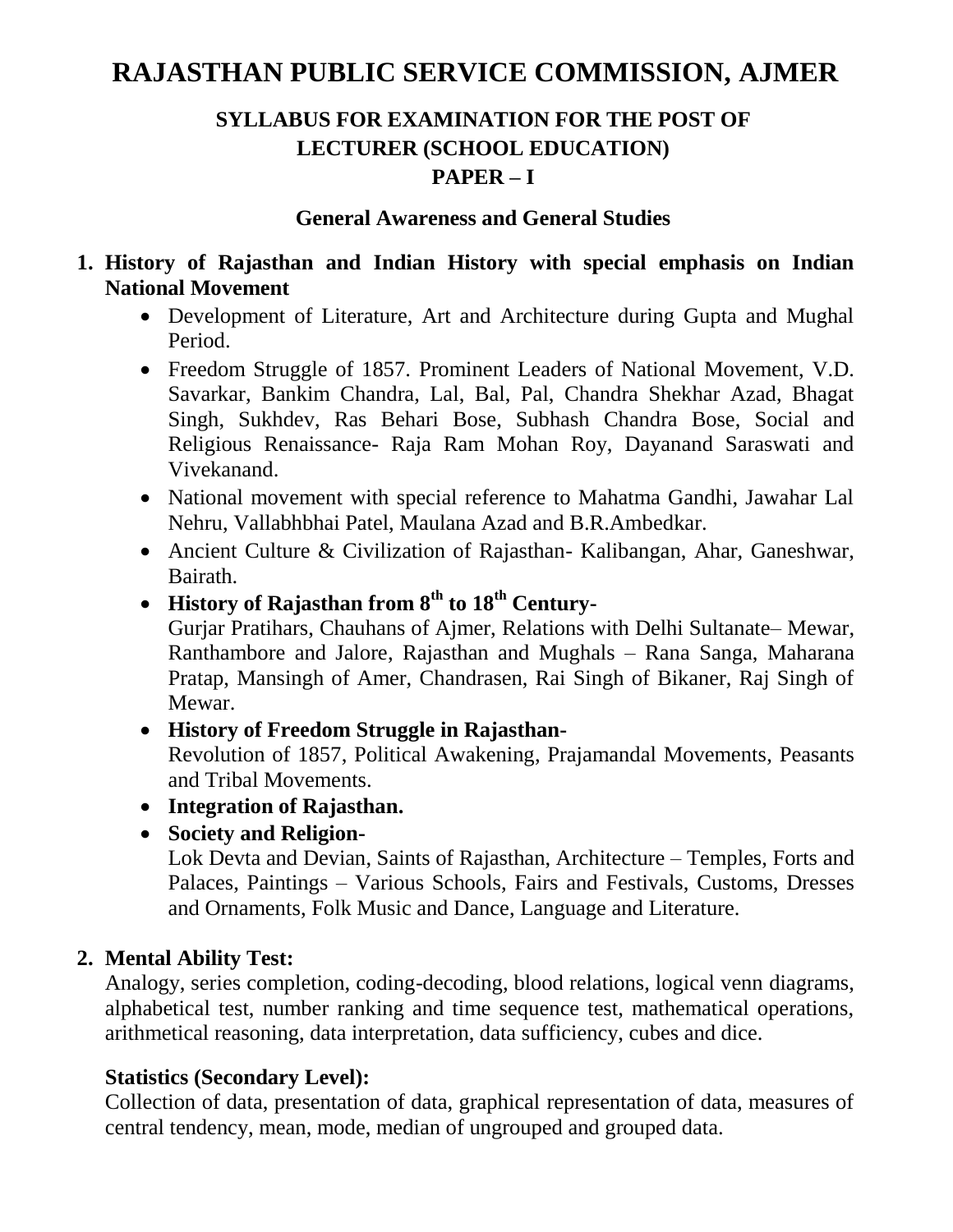# **Mathematics (Secondary Level):**

Natural, rational and irrational numbers, real numbers and their decimal expansions, operations on real numbers, laws of exponents for real numbers, rational numbers and their decimal expansions. Zeroes of a polynomial. Relationship between zeroes and coefficients of a polynomial. Division algorithm for polynomials. Algebraic methods of solution of pair of linear equations in two variables.

### **Mensuration:**

Surface area of a cuboid and a cube, right circular cylinder, right circular cone, sphere. Volume of a cuboid, cylinder, right circular cone and sphere, Surface area and volume of a combination of solids conversion of solid from shape to another.

#### **Language Ability Test: Hindi**  सामान्य हिन्दी

- $\bullet$  संधि, संधि विच्छेद
- $\bullet$  उपसर्ग प्रत्यय
- $\bullet$  अनेकार्थक शब्द, विलोम शब्द, समश्रुत भिन्नार्थक शब्द
- $\bullet$  शब्द-शदधि, वाक्य- शुदधि
- $\bullet$  ॲंगरेजी के पारिभाषिक (तकनीकी) शब्दों के समानार्थक हिन्दी शब्द (केवल प्रशासनिक शब्द)

# **General English:**

- Tenses/Sequence of Tenses
- Voice: Active and Passive
- Narration: Direct and Indirect
- Use of Articles and Determiners
- Use of Prepositions
- Correction of sentences including Subject-Verb Agreement, Degrees of Adjectives, Connectives
- Glossary of Official and Technical Terms (with their Hindi Versions)
- Antonyms and Synonyms
- Forming New Words by using Prefixes and Suffixes
- Words often Confused

# **3. Current Affairs:**

Census of India and Rajasthan 2011, Current Programmes of development in India with special reference to Rajasthan, Schemes of Women Empowerment in India with special reference to Rajasthan, Skill Development Programmes, Renewable Energy Resources and their potential in India. Health and Hygiene Schemes of Rajasthan,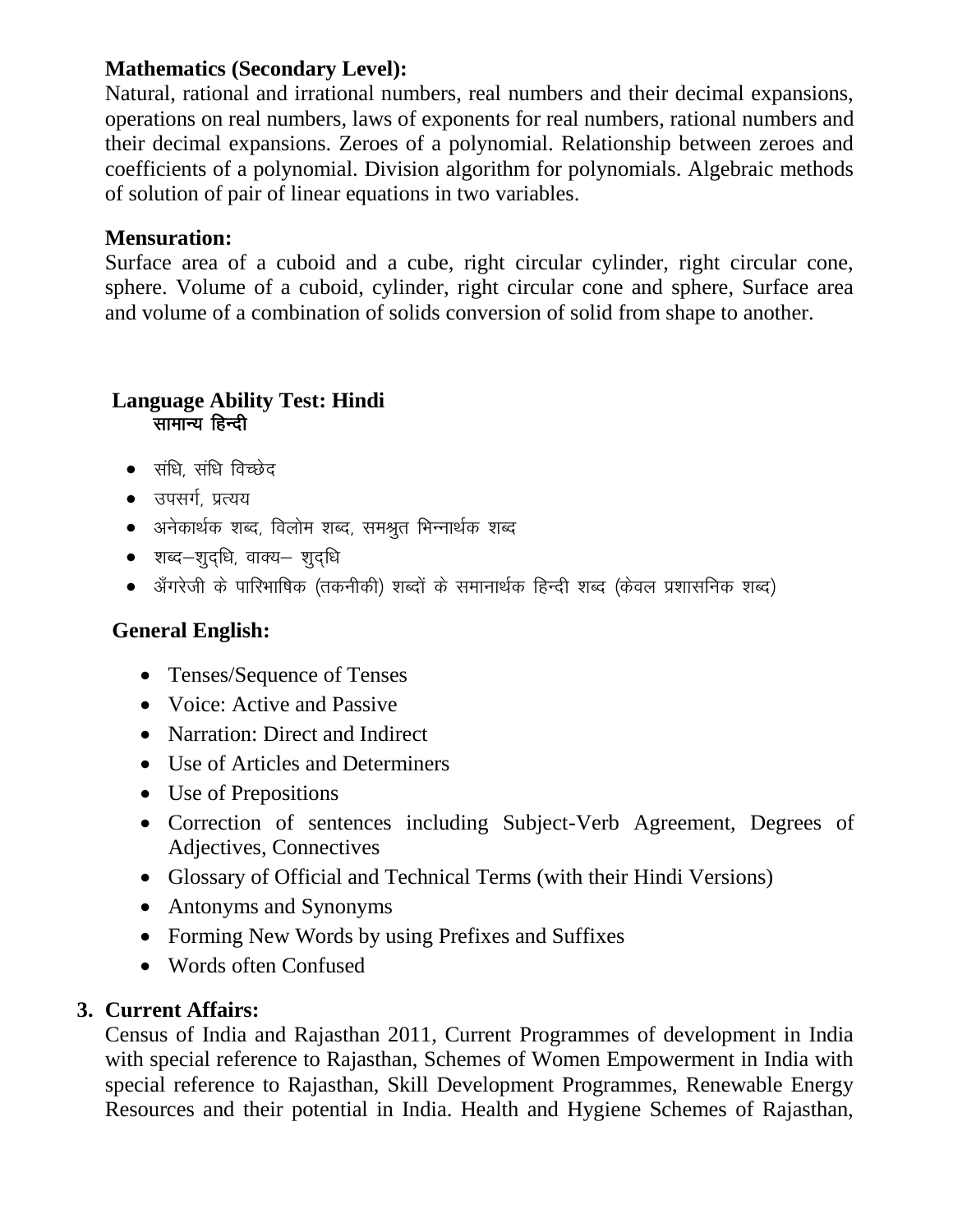Pandemic and it's Management. Space Programmes of India, Atomic Energy Programmes, India and the world events of importance, Persons and places of India in current issues, Contemporary events in Science and Technology in India, National and International Awards and Prizes, Latest Books and Authors of India, Sports and Games.

# **4. General Science:**

Atoms and molecules, Chemical reactions and equations, Carbon and its compounds, Force and Laws of motion, Work and energy, Tissues, Control and coordination, Heredity and evolution, Management of natural resources, Protection of environment, Biodiversity and sustainable development.

# **Indian Polity**:

- Salient features of the Constitution of India, Indian Executive, Legislature, and Judiciary - Organization, Theory and Practice, Elections in India. The President of India, Election and Emergency Powers of the President.
- Cabinet, Prime Minister and his powers.
- Parliament, Speaker and his functions.
- Supreme Court Organization and powers, Commissions and Boards at-National level.

# **Geography of Rajasthan:**

Location, extent, shape, size, physical features, drainage, climate, demographic characteristics, agriculture, livestock, mineral resources, energy resources. Tourism and transport. Industries and trade.

# **5. Educational Management, Educational Scenario in Rajasthan, Right of Children to Free and Compulsory Education Act, 2009**

 **Educational Management:-** Concept, Functions and Principles. Total Quality Management in Education, Educational Supervision & Inspection, Institutional Planning, Leadership Styles in Educational Management.

# **Educational Scenario in Rajasthan**

 *Organization and Functions of following at Primary and Secondary Education in Rajasthan;* SCERT, BSER, IASE, DIET, Rajasthan State Open School, Rajasthan State Text Book Board, State Initiative for Quality Education. DIKSHA-RISE, SMILE, Shiksha Darshan, Shiksha Vani, Samgra Shiksha Abhiyan.

**Provisions of Right of Children to Free and Compulsory Education Act, 2009.**